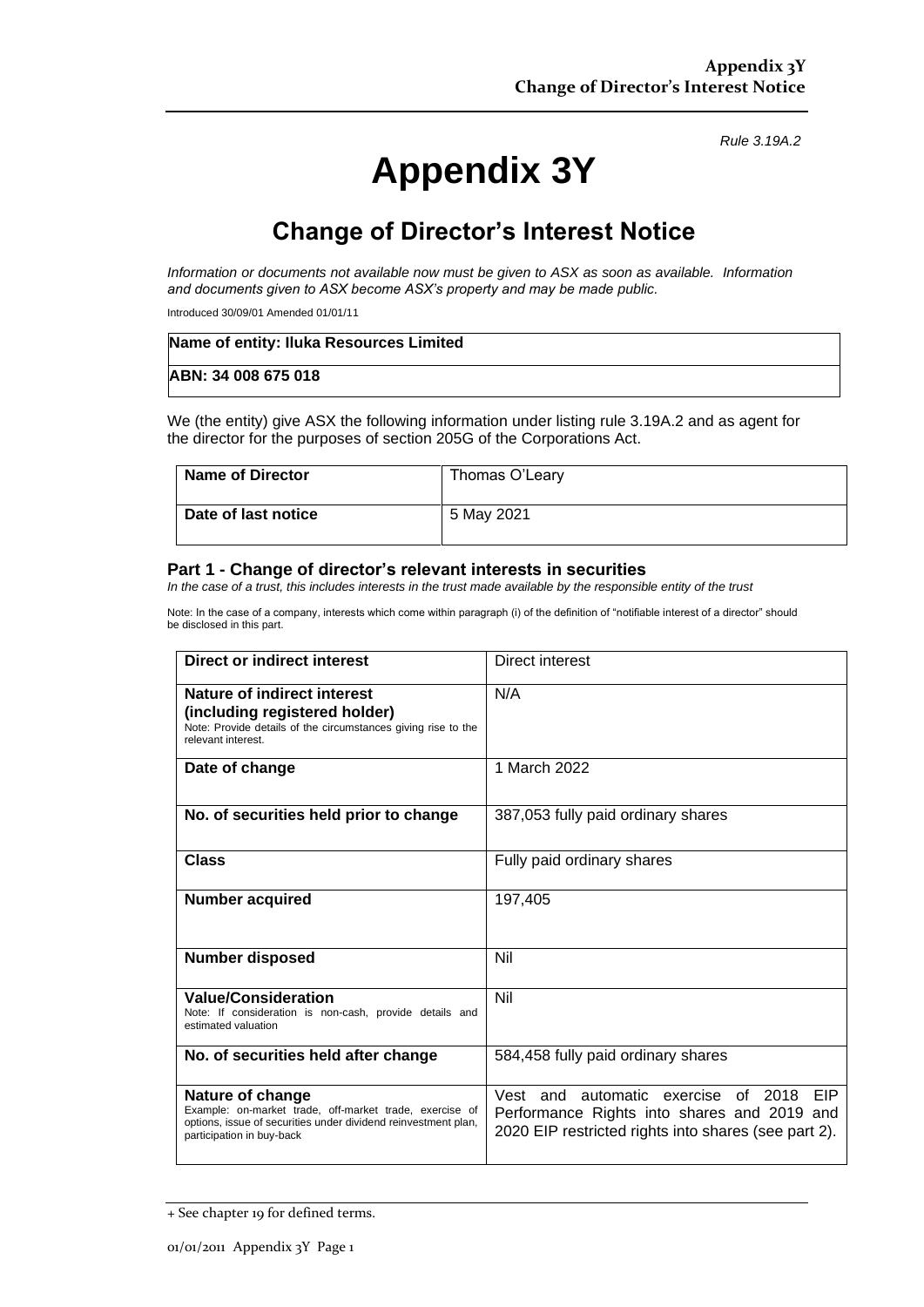### **Part 2 – Change of director's interests in contracts**

Note: In the case of a company, interests which come within paragraph (ii) of the definition of "notifiable interest of a director" should be disclosed in this part.

| <b>Detail of contract</b>                                                                                                           | Contract of Employment /2016 LTIP ('Contract')                                                                                                                                         |  |
|-------------------------------------------------------------------------------------------------------------------------------------|----------------------------------------------------------------------------------------------------------------------------------------------------------------------------------------|--|
|                                                                                                                                     | 2017 Long Term Incentive Plan ('LTIP')                                                                                                                                                 |  |
|                                                                                                                                     | 2018 Executive Incentive Plan ('EIP')                                                                                                                                                  |  |
|                                                                                                                                     | 2019 EIP                                                                                                                                                                               |  |
|                                                                                                                                     | 2020 EIP                                                                                                                                                                               |  |
|                                                                                                                                     |                                                                                                                                                                                        |  |
| <b>Nature of interest</b>                                                                                                           | Vest and automatic exercise of 2018 EIP Performance<br>Rights into shares and vest and automatic exercise of<br>restricted rights into shares in the 2019 and 2020 EIP (see<br>part 1) |  |
| Name of registered holder<br>(if issued securities)                                                                                 | N/A                                                                                                                                                                                    |  |
| Date of change                                                                                                                      | 1 March 2022                                                                                                                                                                           |  |
|                                                                                                                                     |                                                                                                                                                                                        |  |
| No. and class of securities to which                                                                                                | <b>Contract:</b>                                                                                                                                                                       |  |
| interest related prior to change<br>Note: Details are only required for a contract in relation<br>to which the interest has changed | 164,807 Performance Rights provided in respect of the<br>director's 2016 LTIP grant, which have vested but have not<br>yet been exercised                                              |  |
|                                                                                                                                     | 2017 LTIP:<br>195,592 Performance Rights provided under<br>the<br>Company's 2017 LTIP which have vested but have not yet<br>been exercised.                                            |  |
|                                                                                                                                     | 2018 EIP:<br>138,682 Performance Rights                                                                                                                                                |  |
|                                                                                                                                     | 2019 EIP:<br>78,088 Performance Rights<br>82,032 Restricted Rights                                                                                                                     |  |
|                                                                                                                                     | 2020 EIP:<br>47,218 Performance Rights<br>70,827 Restricted Rights                                                                                                                     |  |
| Interest acquired                                                                                                                   | N/A                                                                                                                                                                                    |  |

<sup>+</sup> See chapter 19 for defined terms.